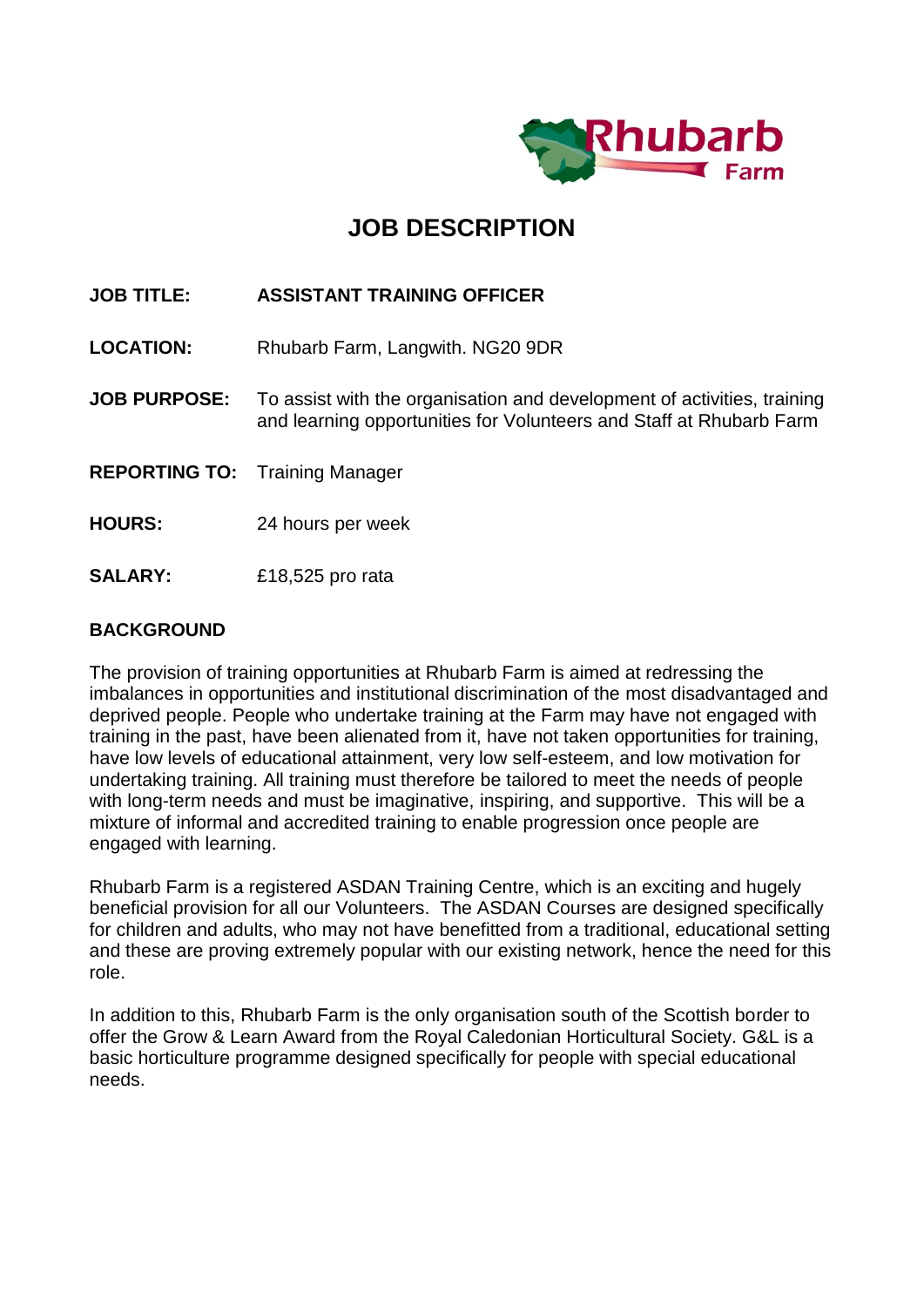### **JOB OVERVIEW:**

You will be expected to work closely with the Training Manager and undertake any duties required to support the Training Manager role.

The Assistant Training Officer will be required to effectively organise the progress of each student, registered under the ASDAN Training Scheme. Organisation for this role is key.

Full training will be given to ensure the successful post holder is clear and confident about the requirements for ASDAN Training. Previous experience with ASDAN programme delivery would be a huge advantage but is not compulsory.

The role will require excellent communication skills because the candidate will liaise regularly with external partners to organise suitable activities, workshops and courses for both staff and volunteers at the Farm. The successful candidate will also need to be capable of motivating people to take advantage of the opportunities provided.

Spending time working one-to-one and with small groups of volunteers will be a large part of this role, so the person must be comfortable with, and capable of, communicating with people with differing needs and abilities.

### **MAIN DUTIES AND RESPONSIBILITIES:**

- 1. Get to know Rhubarb Farm volunteers and understand their needs, abilities, motivation, and challenges.
- 2. Face-to-face support for volunteers undertaking ASDAN and other courses.
- 3. Help to motivate, inspire, and encourage volunteers to take up courses, attend workshops and find out about training opportunities, both at the Farm and externally.
- 4. Promote and assist the delivery of ASDAN Training Courses, by working closely with the Training Manager.
- 5. Develop and maintain a recording system of courses conducted and participants involved
- 6. Prepare publicity material about courses posters (electronic and hard copy),
- 7. Disseminate information about all Rhubarb Farm courses through as many sources as possible, using social media, local networks, mailing lists, hard copy posters and leaflets
- 8. Ensure that all publicity about courses is disseminated a long enough time ahead so that as many people as possible can learn about the opportunities
- 9. Produce reports to project funders
- 10. Reporting to the Training Manager, organise and collate work submitted by Support Workers, to keep an accurate and organised ASDAN portfolio for each student.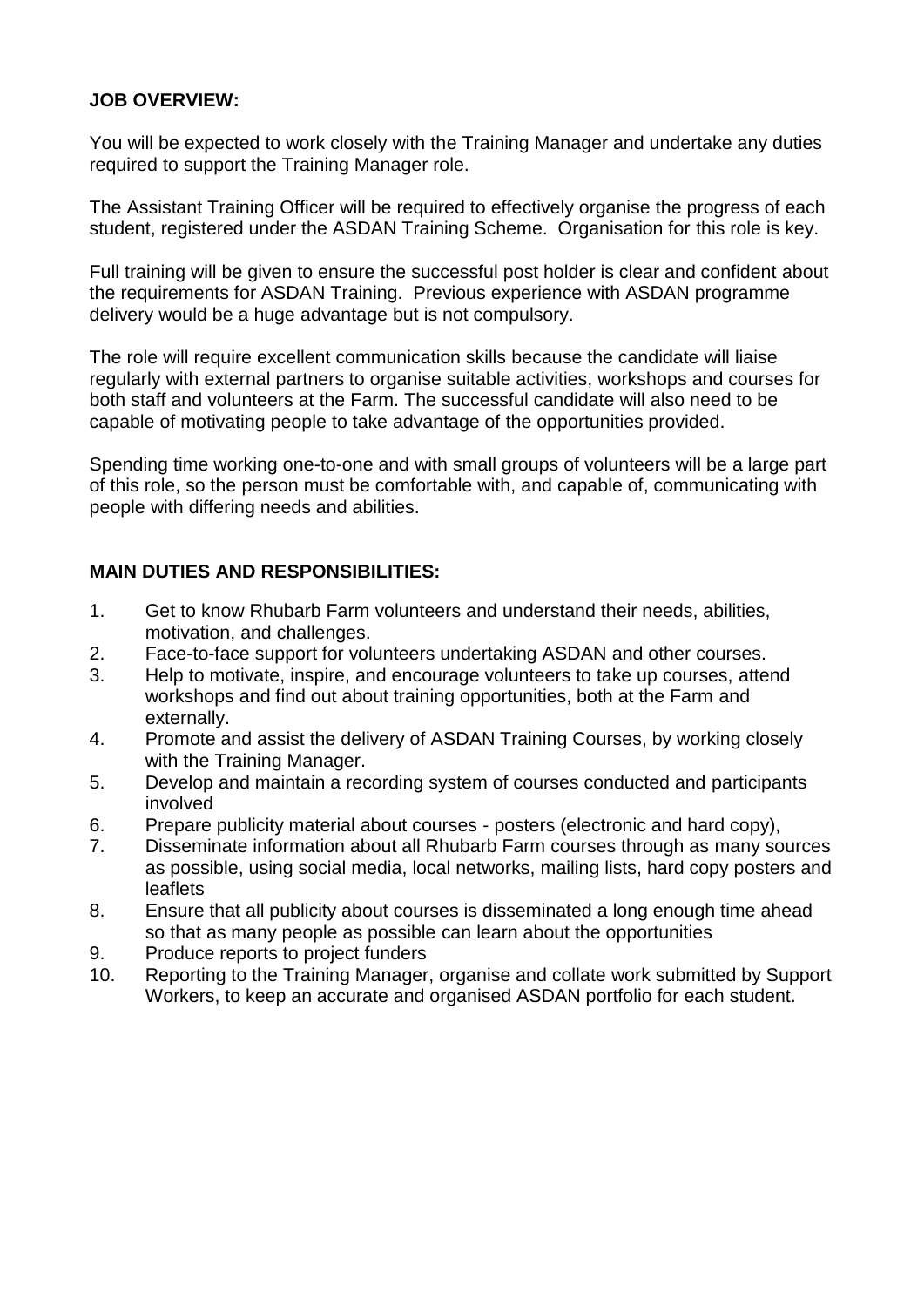# **PERSON SPECIFICATION**

### **1 KNOWLEDGE:**

- Knowledge of ASDAN programmes is desired but not essential.
- Knowledge of the Caley Grow & Learn Award is advantageous but not essential.
- Some knowledge of how mental ill-health and learning disability impact learning.

### **2. SKILLS & ABILITIES:**

- Ability to talk easily with people who may be withdrawn, alienated, or anxious.
- Ability to prepare training/learning information including lesson plans and produce evaluation reports
- Ability to be proactive in seeking to develop innovative and creative solutions and evidence that you can and do make things happen
- Excellent literacy skills
- Well organised and a high level of time management
- Ability to work to tight deadlines
- Ability to use ICT skills to support and develop your work; (Microsoft Office, Canva, websites and apps, email)

### **3. PERSONAL:**

- Excellent interpersonal skills and comfortable talking with people of all needs and abilities to make them feel comfortable and inspired by the opportunities provided by Rhubarb Farm
- Ability to work as part of a team as well as on own initiative
- Willingness to do horticultural/manual work on-site as required
- Willing to work occasional evenings and weekends.
- A flexible approach to a constantly changing environment in a fast-growing organisation
- An understanding and commitment to the principles of Equal Opportunities and antidiscriminatory practice
- Must be able to multitask